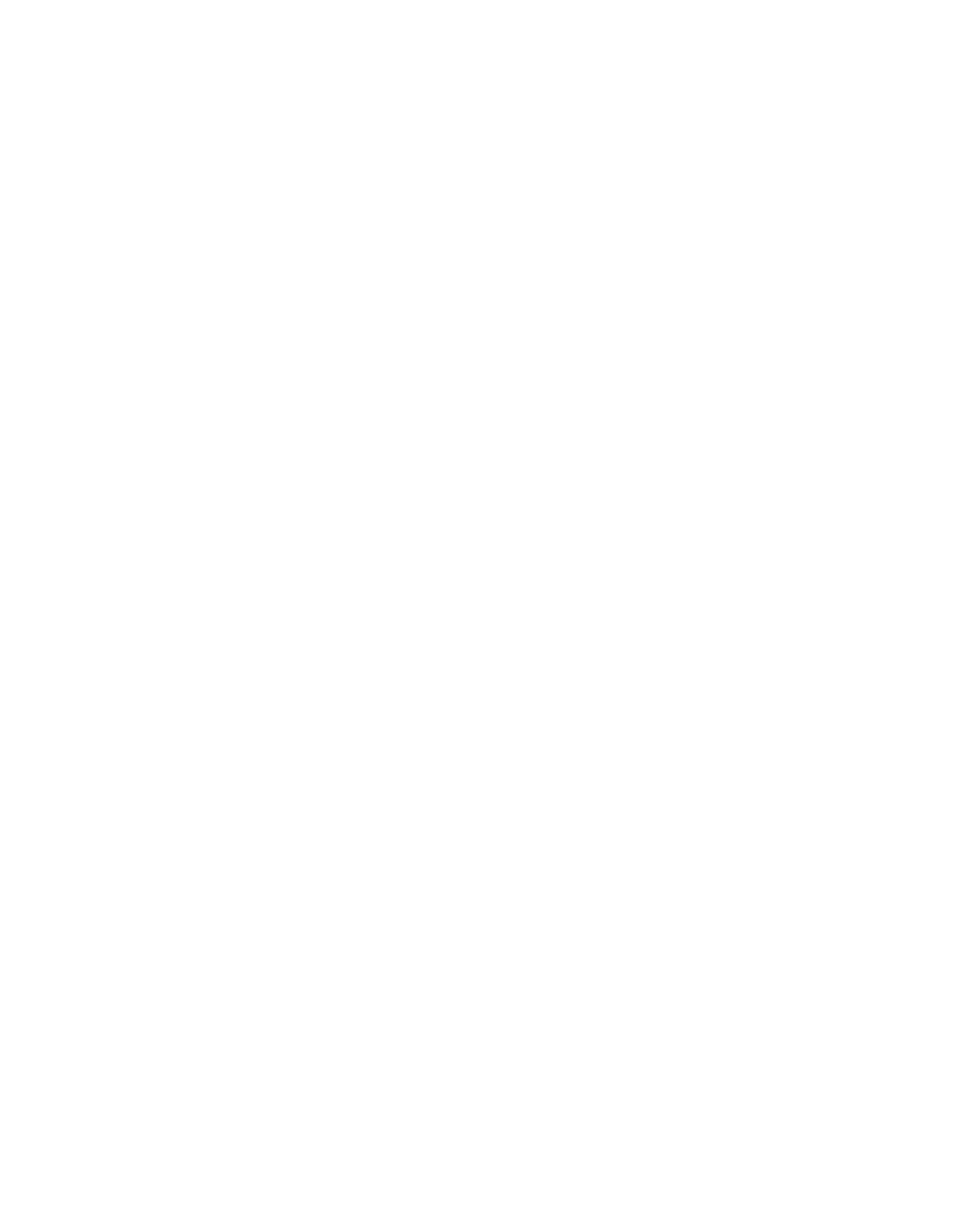#### 1. Go Fund Me update

- Total is now \$10,057. Donations are trickling in steadily.
- 2. Facebook Fundraising setup
	- A birthday fundraiser from a resident of the Brewery has raised \$1260 to be donated directly to the Brewery Artwalk and not through Go Fund Me

## 3. Sponsorships

- a. Farm Fresh
	- Last meeting, the board agreed to become partners. As a reminder, we would receive 10% of purchases made from their company.
- b. Helpful Honda
	- Mitzella reached Helpful Honda. They have a website and regularly participate in community events. She suggested reaching out to them with some ideas for Artwalk.

# **Logistics (Dustin)**

- 1. UPS
	- Nothing to report
	- 2. Porta Potties
		- Nothing to report

# **Advertising/ Graphic Design (Mitzella)**

- **1.** Billboard Refresh Update
	- Mitzella discussed the refresh design with Kate from Stronghold. An original design appeared too top-heavy and included text that was difficult to read from a distance.
- 2. Discuss Graphic Design for Spring 22
	- Mitzella did reach out to Ron to ask if he would be willing to work on the design despite having less budget to use as payment. He expressed genuine interest in creating the 40th-anniversary design.

### **Social Media (Baha)**

- 1. Social media sponsorships.
	- Baha suggested coordinating with craft supplies chains to have an exchange of promotion via social media. Some examples could be Michaels, Blick, Nova Paints, etc.
- 2. Chloe Allred: Welcome and Onboarding
	- New social media director Chloe.
	- Chloe will coordinate with Mitzella and Baha about future goals for social media and exchange login info.

#### BOARD MEMBERS

MITZELLA, President; KATE HOFFMAN, Treasurer; VERONICA SCUPINE, Secretary; BAHA DANESH, Gallery Director; CHLOE ALLRED Social Media Director; VAUGHN HANNON, Data Management Officer; DUSTIN KNOUSE, Logistics Officer